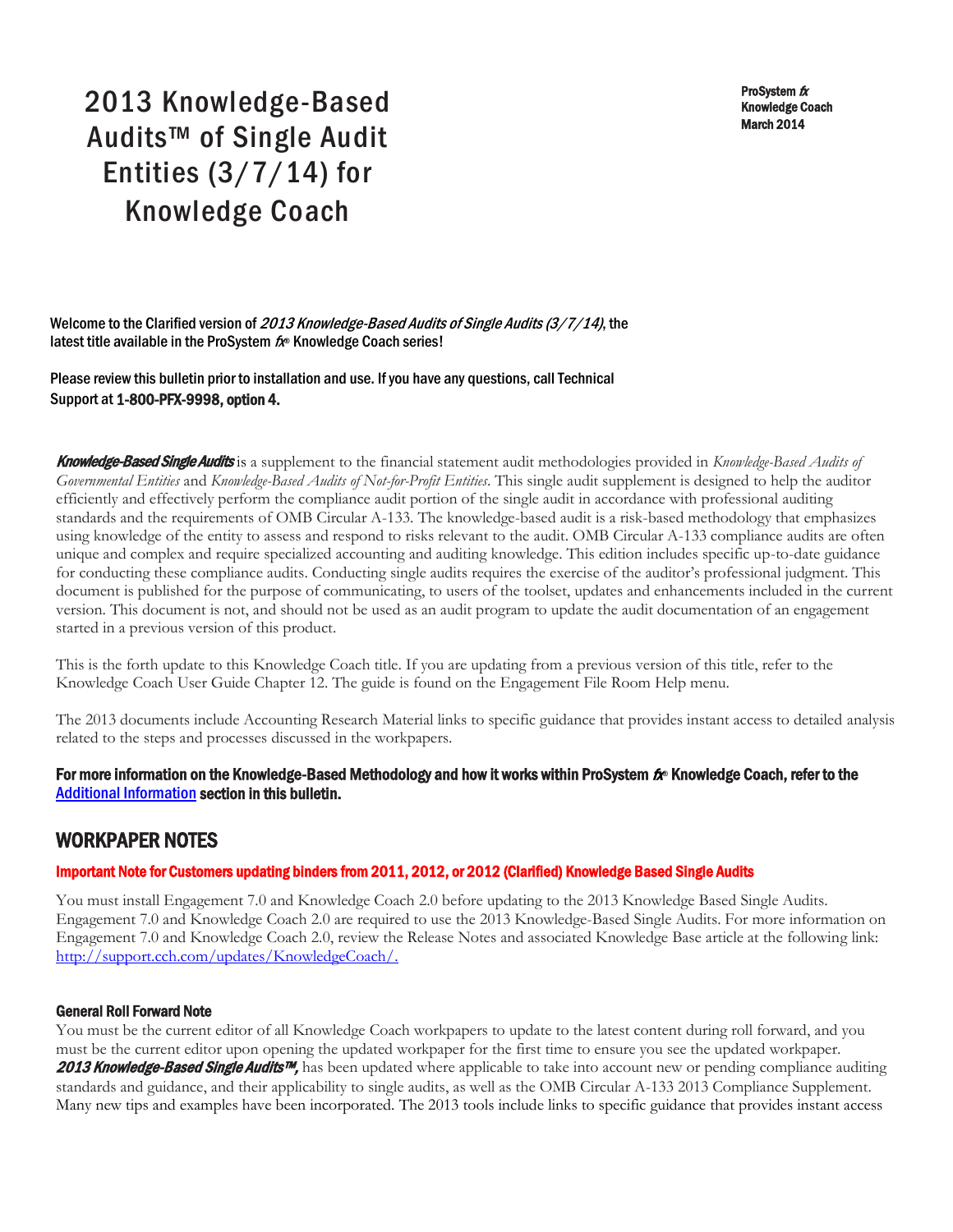to detailed analysis related to the steps and processes discussed in the workpapers. The 2013 edition of Knowledge-Based Single Audits is current through SAS-127, *Omnibus Statement on Auditing Standards – 2013, Government Auditing Standards, December 2011 Revision,* and OMB Circular A-133 2013 Compliance Supplement.

# Specific Program Enhancements

For more information on specific program enhancements, review the 2013 Single Audit Overview for Knowledge Coach users available in the binder through the KCO-001 workpaper or at the following link: [http://support.cch.com/productsupport/productsupport.aspx?path=%2FTopics%2Fproduct\\_support%2Fpfx\\_offi](http://support.cch.com/productsupport/productsupport.aspx?path=%2FTopics%2Fproduct_support%2Fpfx_office%2Fknowledge_coach#Guides) [ce%2Fknowledge\\_coach#Guides](http://support.cch.com/productsupport/productsupport.aspx?path=%2FTopics%2Fproduct_support%2Fpfx_office%2Fknowledge_coach#Guides)

#### In addition, forms and practice aids throughout have been updated, where applicable, to take into account new literature, standards, and developments applicable to compliance audits, including the current audit and accounting guidance listed below.

- AICPA Statement on Quality Control Standards No. 8, *A Firm's System of Quality Control (Redrafted)*;
- SAS-127, *Omnibus Statement on Auditing Standards—2013*;
- *Government Auditing Standards, December 2011 Revision* (Yellow Book).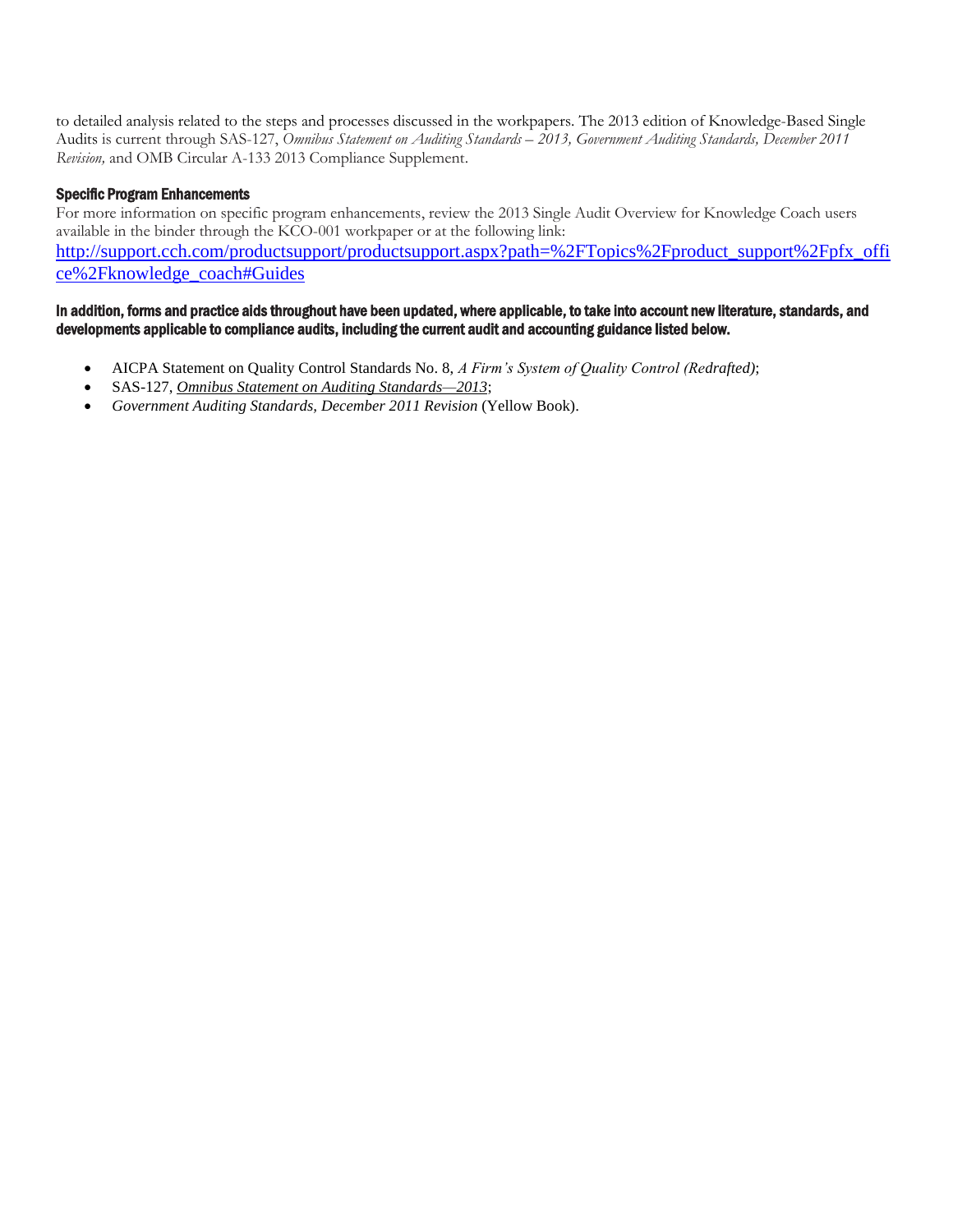# <span id="page-2-0"></span>Additional Information on Knowledge Coach and the KBA Methodology

The **Knowledge-Based Audit (KBA) Methodology** allows the results of one set of procedures to become the input for the next. The key components of the KBA methodology as applied to single audits include:

- An **Overview** that guides auditors through the methodology (for single audits, auditors can refer to the applicable Overview in *Knowledge-Based Audits of Governmental Entities* or *Knowledge-Based Audits of Not-for-Profit Entities*);
- Knowledge-Based Audit documents, integral to the overall compliance audit process, that contain steps and procedures required by GAAS, GAGAS, and OMB Circular A-133;
- Customizable **Audit Programs** that take auditors through required steps and procedures of the compliance audit;
- Practice Aids to help auditors complete steps or processes outlined in the Knowledge-Based Audit documents and Audit Programs;
- **Auditor's Reports** that provide a variety of sample auditor's opinions on audited financial statements and the accompanying internal control and compliance reports required by GAGAS and OMB Circular A-133; and
- **Correspondence** documents that provide illustrative examples of audit-related correspondence that may be used in many common situations.

The AICPA's Auditing Standards Board's Risk Assessment Standards, and AU-C Section 935, *Compliance Audits*, as applied to the conduct of a single audit pursuant to the requirements of OMB Circular A-133, are supported with practice aids and tools to make the most of the latest technology to address audit requirements and the processes auditors will need to implement in auditing compliance over federal awards pursuant to OMB Circular A-133. The knowledge-based audit (KBA) methodology will assist auditors of single audits by:

- Facilitating compliance with GAAS, GAGAS, and OMB Circular A-133;
- Encouraging more effective compliance audits through customized programs and comprehensive practice aids;
- Helping auditors focus on and respond to identified risks of noncompliance; and
- Enhancing audit documentation.

# ProSystem  $f_x\otimes f$  Knowledge Coach

ProSystem 600 Knowledge Coach functionality allows auditors to use the Knowledge-Based-Audit methodology more efficiently by eliminating the need for duplicate entry of the same information, tailoring audit documentation to each particular engagement, and documenting the link between risks identified and procedures performed. AUD-100S Tailoring Question Workpaper is a document in Knowledge Coach that presents engagement-level questions designed to aid in tailoring the engagement documentation to fit each client. Completing the questions helps the auditor avoid duplication and unnecessary workpapers.

Before you begin your audit, please review the guidance in **AUD-101S Overall Audit Program: Circular A-133 Compliance Audit**. This workpaper is intended to be your road map through a Knowledge-Based Audit methodology. You should start your audit with **AUD-**100S Tailoring Question Workpaper and AUD-101S Overall Audit Program: Circular A-133 Compliance Audit.

Risks can be captured via the Risk Summary task pane from any Knowledge Coach workpaper by the current editor of KBA-502S **Summary of Assessments of Risks of Noncompliance.** This allows the user to continuously assess risks during the engagement. Several workpapers prompt the consideration of the presence of risks, but the Risk Summary task pane must be used to document those risks. All documented risks flow to the Risk Summary. To ensure risks show in findings tables, make sure to check the "workpaper identified in" field of the Risk pane.

**Information Flow** helps cut down on the time spent duplicating information across forms. In addition, the flow of consistent information ensures that information and updates to information are not missed between workpapers. Drill-down functionality helps the user navigate quickly to the source of the information, aiding in the review of the audit file.

**Diagnostics** help you keep track of unresolved issues like unanswered questions, incomplete risks, program steps not linked to risks or relevant assertions, missing workpaper, and more. Diagnostics now show when a form table has not been answered (i.e. tables in KBA-101 Overall Circular A-133 Compliance Audit Strategy that are added by the tailoring questions in AUD-100S Tailoring Question Workpaper).

Links to Accounting Research Manager (ARM)-If you subscribe to an ARM library that includes audit content, you can link directly to source material from Resources within Knowledge Coach documents. These links have been updated to reference to the accounting standards under the FASB and GASB Accounting Standards Codifications and the auditing standards issued by the AICPA and the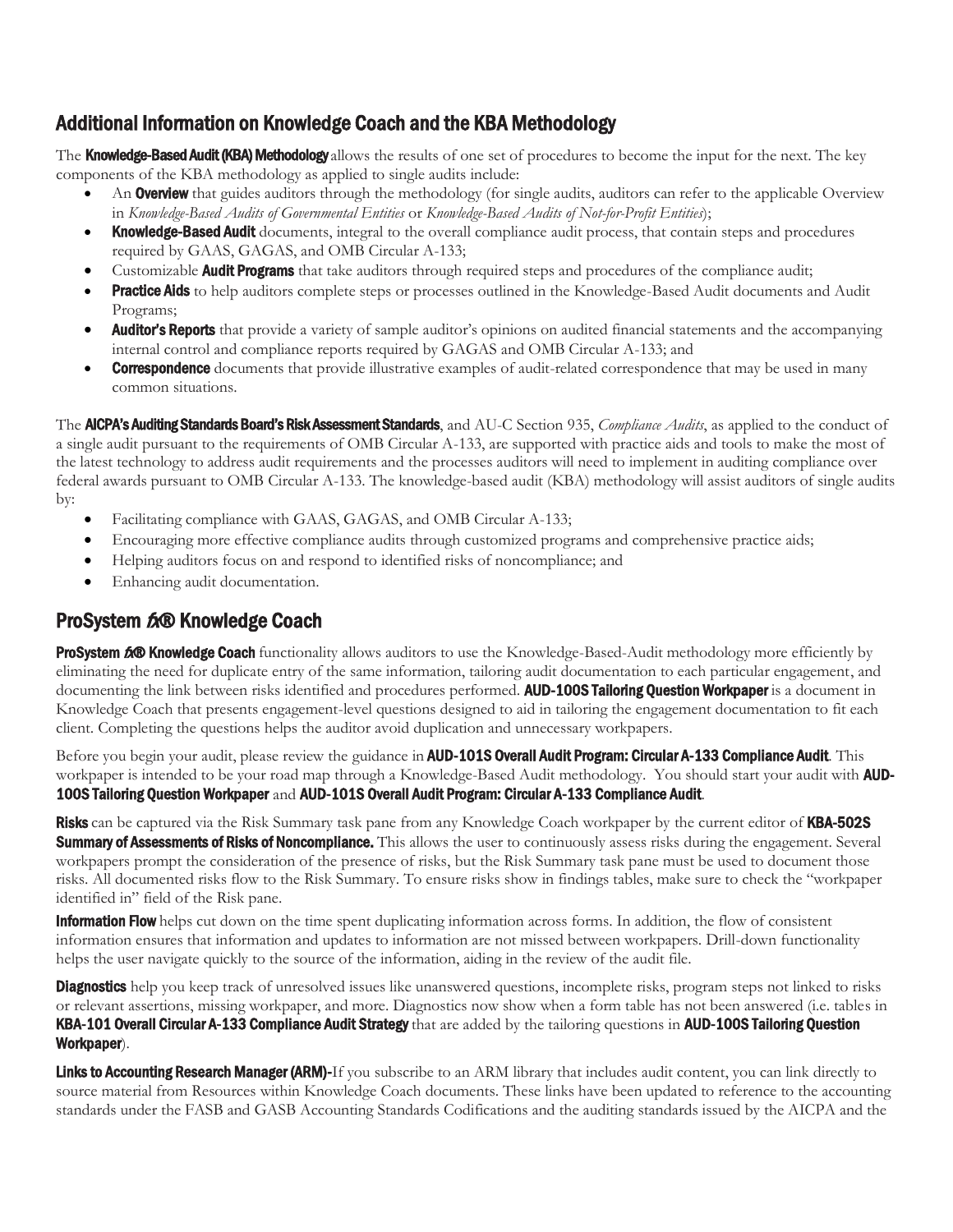U. S. Government Accountability Office (GAO). Also, if you subscribe to the *Knowledge-Based Single Audits Guide* on ARM, you can take advantage of links to the audit guide material from within the Knowledge Coach documents.

**Interpretive Guidance** is integrated into each Knowledge Coach template through the Tips view of each new task pane. Informational features include Practice Points, Examples, Optional Workpapers, and Resources to help auditors work more effectively and efficiently. We have also added the ability to navigate from Resources within a document or the tip pane directly to CCH's Accounting Research Manager and industry audit guides by simply clicking on the Reference.

# Important Notes

- Make sure to save changes to workpapers before closing the workpaper or the binder to ensure data is correctly updated.
- If your Current Editor Knowledge Coach MS Word workpapers become read-only or crash, please do the following:
	- o Keep the binder with the affected workpapers open.
	- o Contact Customer Service at 1-800-PFX-9998, option 4 to obtain a repair utility.
- Knowledge Coach cannot be used within the Shared File Room (SFR) feature of Engagement. However, Knowledge Coach workpapers can be shared across team members through check in, check out, workpaper assignment, syncing to the central file room and through peer-to-peer sync in the same way other Engagement workpapers are shared.

#### System Requirements

- This title MUST be used with ProSystem *fx* Engagement version 7.0 and higher. If you are upgrading from ProSystem *fx*  Engagement 6.0, 6.1, 6.1.2, 6.5, 6.8, or 6.11 please contact Technical Support at 1-800-PFX-9998, option 4 for detailed instructions.
- A minimum of 4GB of RAM is required for optimal performance when opening and navigating through ProSystem *fx*  Knowledge Coach documents.

#### Download Instructions

Download the *2013 Knowledge-Based Single Audits* from the **ProSystem fx Knowledge Coach Updates** section of the ProSystem *fx*  Engagement Support Web site at the following URL: [http://support.cch.com/updates/KnowledgeCoach,](http://support.cch.com/updates/KnowledgeCoach) then select the **Knowledge Coach Series** and **Download file** link next to the **2013 Knowledge-Based Single Audits.** On some occasions the content package file (.KCP) has downloaded with the extension changed to .ZIP. If this occurs, please change the extension of the downloaded file to KCP using all capital letters.

**Important**: ProSystem *fx* Engagement version 7.0 or higher must be installed on the computer in order to install this Knowledge Coach title. Additional requirements include Microsoft Office 2007, Microsoft Office 2003 Primary Interop Assemblies (PIA) and Visual Studios 2005 Tools for Office Second Edition Runtime (VSTOR).

The following 2013 Knowledge-Based Single Audits (12/6/13).KCP download is a proprietary file that must be installed from within Engagement. Save this KCP file to a location on your local drive, extract it, and follow the Installation Instructions included in the Release Bulletin.

# Installation Instructions

Once you have downloaded your Knowledge Coach title, you will need to add it to the list of titles within ProSystem *fx*  Engagement. The only additional system requirement is approximately 75MB of disk space to store your Knowledge Coach program content files. Please refer to the ProSystem *fx* Engagement with Knowledge Coach Release Notes for any other system requirements.

After downloading the *2013 Knowledge-Based Single Audits* titles, do the following: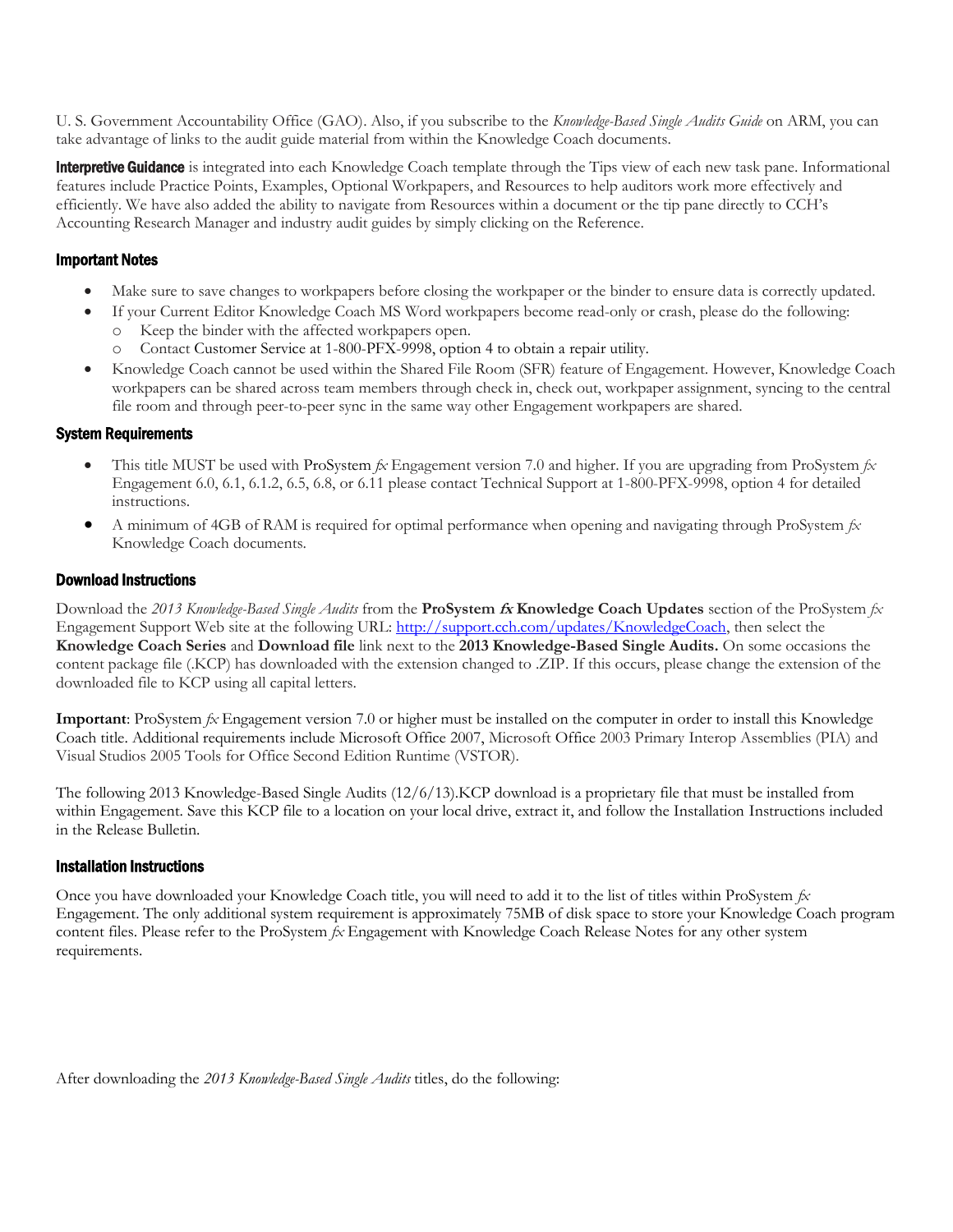1. Launch the ProSystem *fx* Engagement Workpaper Management application so that the Local File Room is displayed. Select **Tools > Knowledge Coach Titles**.

The Knowledge Coach Titles window will be displayed.

- 2. Choose **Add Title**.
- 3. Browse to the title package file (\*.KCP) that you previously downloaded and extracted from the ProSystem *fx*  Knowledge Coach Support Web site.
- 4. Choose **Open**.

 The system will display a progress indicator while the title package is added. You will receive a message that the title has been successfully installed once the process is complete.

Once the title is added, you must release it, so that other staff members in your firm can use it. You may also wish to "unrelease" previous versions of the title.

To unrelease a title:

- 1. Select a version of the KBA Single Audits title.
- 2. Choose **Unrelease Title**. The date will be removed from the *Date released* column and staff that do not have the staff group property right to insert unreleased titles will not be able to insert the unreleased titles into a binder.

**Note**: You can determine this access in the **ProSystem fx Engagement Admin** module by selecting a staff group and choosing **File > Properties > Content** "Insert Knowledge Coach workpapers from unreleased titles" option.

To release a title:

- 1. Select one of the Knowledge Coach titles in the list that has been added but is not yet released.
- 2. Choose **Release Title**. The current date and time will be displayed in the *Date released* column, and the status will change to "Released."

**Note:** You must add and assign a Knowledge Coach module as well as the Knowledge Tools title license in the ProSystem *fx* Engagement Administrator before using the workpapers.

**Important:** Once the *2013 Knowledge-Based Single Audits* titles have been added and released, they will be automatically deployed to other staff members when they login to the "Office" location, or when they synchronize a binder that contains Knowledge Coach workpapers from this title.

# Online Permission Key

Permission key files may be downloaded from our Web site a[t http://tax.cchgroup.com](http://tax.cchgroup.com/) or when adding or updating the new licenses within ProSystem *fx* Engagement with Knowledge Coach version 7.0 and higher. After updating the license file in the ProSystem *fx* Engagement Admin module, licenses need to be assigned to the staff who will use 2013 *Knowledge-Based Single Audits*.

If you have not already established a Single Sign-on (SSO) account with Customer Service, we urge you to do so at this time.

Permission keys are no longer generally distributed via floppy diskette. You can choose to continue receiving the diskette by going to [http://tax.cchgroup.com/pfxsupport,](http://tax.cchgroup.com/pfxsupport) clicking the Firm Administration link, and making the appropriate selection (SSO access is required), or by contacting Customer Service at 1-800-PFX-9998, option 4.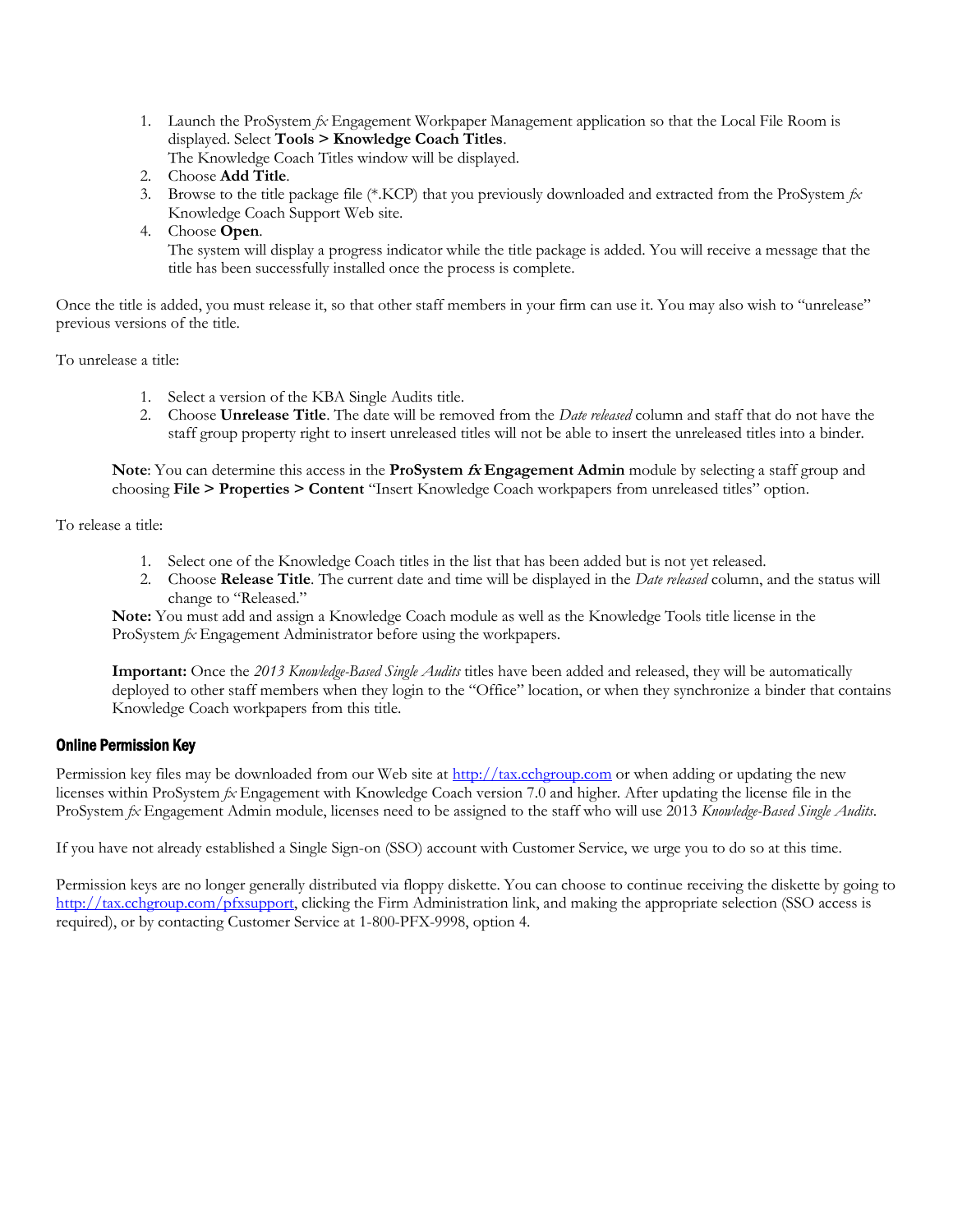# Accounting Research Manager

CCH's Accounting Research Manager is the most comprehensive, up-to-date and objective online database of financial reporting literature. It includes all authoritative and proposed accounting, auditing, and SEC literature, plus independent, expert-written interpretive guidance.

Our Weekly Summary email newsletter highlights the key developments of the week, giving you assurance that you have the most current information. It provides links to new FASB, AICPA, SEC, EITF, and IASB authoritative and proposal-stage literature, plus guidance from financial reporting experts.

Our team of content experts updates the system on a daily basis, so you can stay as current as possible. What's more, our experts attend critical, standard-setting meetings and summarize the results for you, which means you'll learn of newly released literature and deliberations of current financial reporting projects as soon as they occur! Plus, you'll benefit from their easy-to-understand technical translations. Our expert's interpretations clearly lay out what the rules mean from your perspective.

Also available is the Knowledge-Based Single Audits, a guide that helps you comply with the most recent professional standards and guidance for the conduct of single audits and to integrate the use of practice aids, tools, and other resources with its guidance. This publication supplements and complements the Knowledge-Based documents that are available in Knowledge Coach.

With Accounting Research Manager, you maximize the efficiency of your research time, while enhancing your results. Learn more about our content, our experts, and how you can request your free trial by visiting http://www.accountingresearchmanager.com. You can also access the Accounting Research Manager Web site by selecting the item in ProSystem  $\beta x$  Engagement from the Guidance tab on the Shortcuts bar in the Binder window.

#### Links to Accounting Research Manager (ARM)

As indicated above, subscribers to an Accounting Research Manager library that includes source content can link directly to source material from references within Knowledge Coach workpapers. These links have been updated to reference the new Codification released by the FASB and available on ARM. The Codification on ARM is fully integrated with U.S. and international accounting standards, other non-authoritative materials and industry leading interpretive guidance.

#### Using Your Knowledge Coach **Content**

To use your Knowledge Coach Workpaper Templates, open a binder in ProSystem *fx* Engagement, select the workpaper tab into which you would like to insert the workpaper, and select **New Knowledge Coach Workpaper**  from the toolbar or File menu. The New Knowledge Coach Workpaper dialog appears (*Figure 1*).

Select the New Knowledge Coach Title with the content you would like to use. You can only select titles you have installed. The information displayed changes to reflect the workpaper organization available for the selected title. Select the Knowledge Coach Workpaper Templates to insert into your binder and click **OK**. The **Selected Workpaper Properties**

| Industry:                                                                               | 2013 KBA Single Audits                                                                                                                                                                                                                                                                                                                                                                                                                            | $+1$                                                                                                                                |
|-----------------------------------------------------------------------------------------|---------------------------------------------------------------------------------------------------------------------------------------------------------------------------------------------------------------------------------------------------------------------------------------------------------------------------------------------------------------------------------------------------------------------------------------------------|-------------------------------------------------------------------------------------------------------------------------------------|
|                                                                                         | Show independent workpapers only                                                                                                                                                                                                                                                                                                                                                                                                                  |                                                                                                                                     |
| EH<br>田<br>由<br>田<br>由<br>由<br>ė<br>$\frac{1}{\left(\frac{1}{2}\right)} \, ,$<br>÷<br>由 | 000-Resources<br>100-The Communications Hub<br>200-Pre-Engagement Procedures<br>300-Risk Assessment-Understanding the Entity & Environment<br>400-Risk Assessment-Design of Internal Controls<br>500-Assessing Risk of Material Misstatement<br>600-Audit Procedures-Response to Assessed Risks<br>700-Audit Procedures-Tests of Internal Controls<br>800-Audit Procedures-Substantive Tests<br>900-Evaluating, Concluding & Reporting Procedures | Details of selected workpaper<br>Name:<br>000-Resources<br>Highlight a workpaper or select a<br>workpaper check box to see details. |
|                                                                                         | OK                                                                                                                                                                                                                                                                                                                                                                                                                                                | Cancel<br>Help                                                                                                                      |